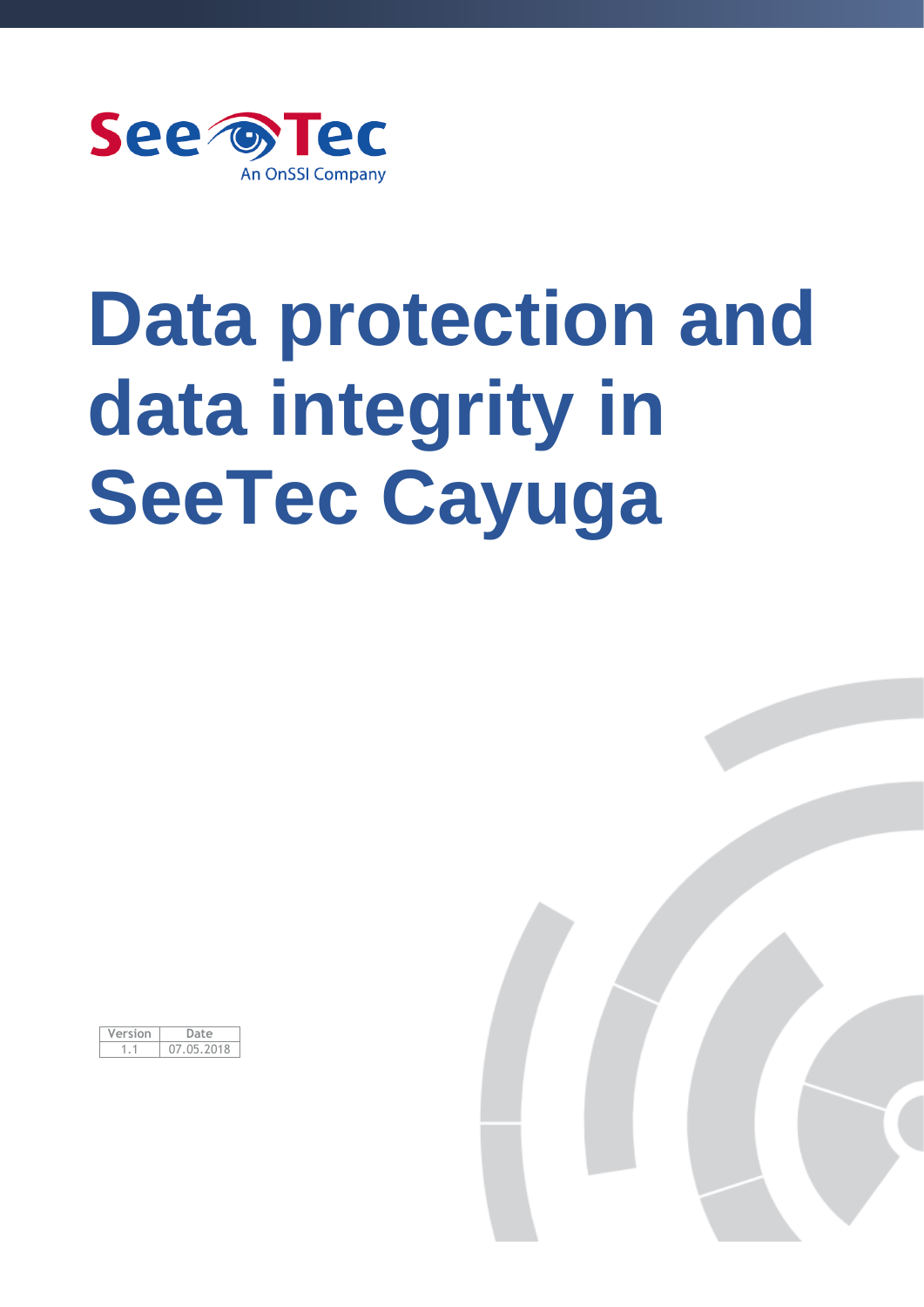

# **Content**

| 1.  | Encrypted communication between SeeTec Cayuga Server and SeeTec Cayuga Client3 |
|-----|--------------------------------------------------------------------------------|
| 2.  | Encrypted communication between the camera and the SeeTec Cayuga Server 3      |
| 3.  |                                                                                |
| 4.  |                                                                                |
| 5.  |                                                                                |
| 6.  |                                                                                |
| 7.  |                                                                                |
| 8.  |                                                                                |
| 9.  |                                                                                |
| 10. |                                                                                |
| 11. |                                                                                |
| 12. |                                                                                |
| 13. |                                                                                |
| 14. |                                                                                |
| 15. |                                                                                |
| 16. |                                                                                |
| 17. |                                                                                |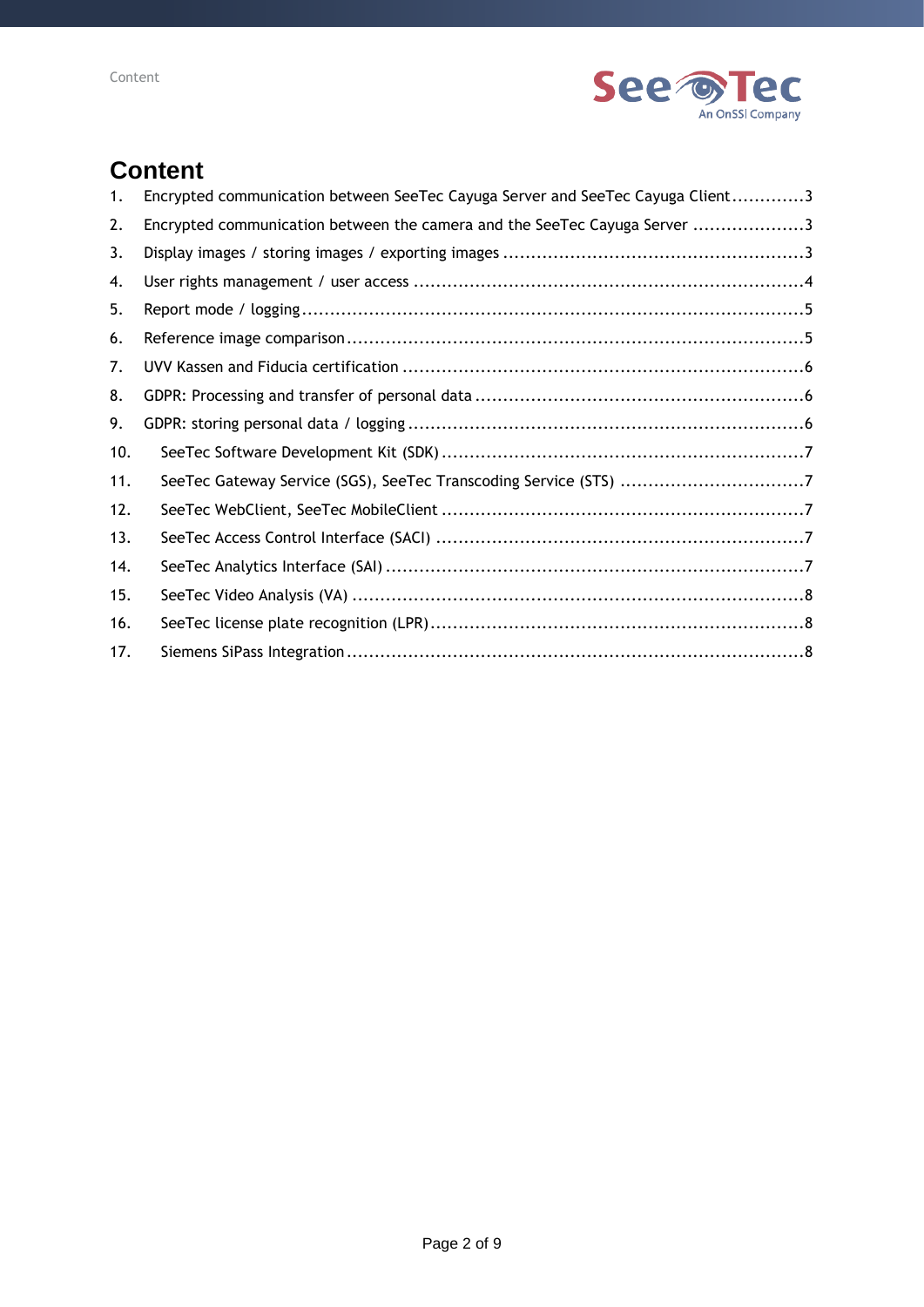

SeeTec GmbH has integrated several security features in its SeeTec Cayuga software to ensure data protection, data integrity and data confidentiality according to the General Data Protection Regulation (GDPR).

#### <span id="page-2-0"></span>**1. Encrypted communication between SeeTec Cayuga Server and SeeTec Cayuga Client**

- **EXECT** The communication between the Client and Server modules is encrypted. SeeTec uses a 128-bit AES encryption key.
- The password is always transmitted from the SeeTec Cayuga Client to the SeeTec Cayuga Server as "salted SHA-512 hash".

SSL certificates are used to protect the software against man-in-the-middle attacks.

#### <span id="page-2-1"></span>**2. Encrypted communication between the camera and the SeeTec Cayuga Server**

The transmission of video and audio from the camera to the SeeTec Server can be encrypted using HTTPS, depending on if the camera supports it.

TLS 1.2 can be used for supported camera models, i.e. if supported by the camera and implemented for this camera model by SeeTec (ref. our supported devices data base).

# <span id="page-2-2"></span>**3. Display images / storing images / exporting images**

- Data in the SeeTec MultimediaDatabase (MDB) is stored encrypted in a proprietary format. We assume that physical access to the storage server has been restricted by administrative actions.
- **•** The retention times can be set individually for each camera and separately for standard- and alarm-recording.
- **EXPORT FROM THE MUST IS 200 ESS (Triple DES) encrypted. Any alteration on the exported data will** result in the password not working and therefore confirms the export is valid. The protection of the raw data prevents manipulation and ensures the authenticity of the data.
- **.** Time-based / event-based recording is possible (e.g. recording only outside of working hours and/or during an event).
- Cameras can be activated or deactivated based on an event.
- Masking of the camera image.
	- Sensitive image areas can be masked by a freely definable area.
	- Dynamic masking for moving objects is supported.
	- Both methods are available in surveillance mode and archive mode.
	- All masks are subject to user authorization.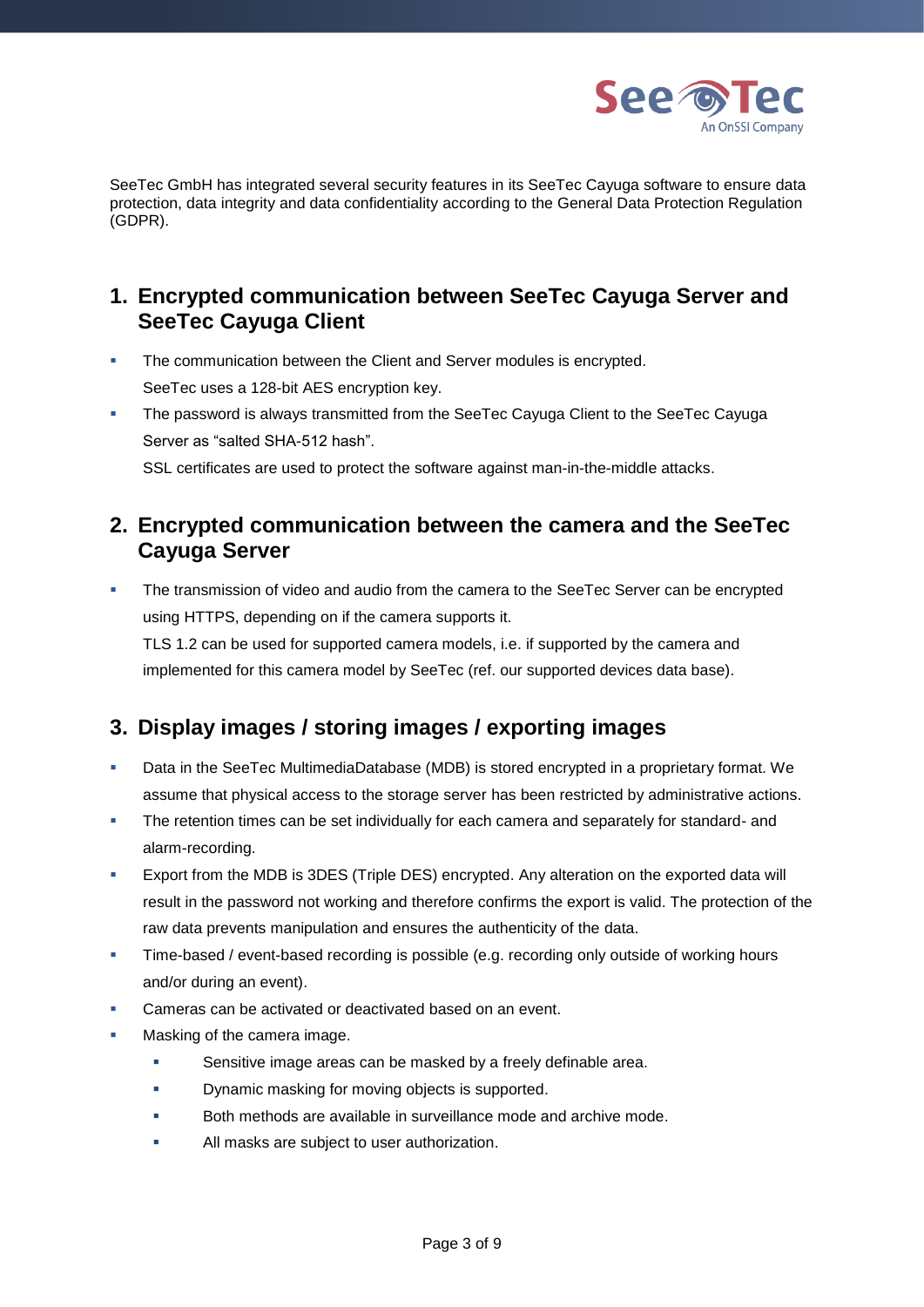

#### <span id="page-3-0"></span>**4. User rights management / user access**

- For each user the following authorizations can be set individually:
	- **EXECT** Surveillance camera: The user can see a camera and its live images in surveillance mode.
	- **Camera archive:** The user can use cameras in archive mode.
	- **Delete recordings:** The user can delete recordings in archive mode.
	- **Overwrite protection:** The user can apply overwrite protection to recordings in archive mode or remove overwrite protection from them.
	- **Camera PTZ:** The user can use the PTZ camera except for preset camera positions.
	- **Camera lock:** The user can lock the position of the PTZ camera.
	- **Use camera position**: The user can use the set camera positions.
	- **Create camera positions:** The user can create camera positions or delete positions that have been predefined.
	- **Export camera:** The user can save image data in the SeeTec specific format in archive mode.
	- **Export camera (AVI)**: The user can save image data as an AVI file in archive mode.
	- **Privacy masking:** The user can deactivate privacy masking.
	- **MPEG audio:** The user can use audio transmission.
	- **Map**: The user can use the corresponding map.
	- **Layer**: The user can display defined layers.
	- **Button:** The user can use buttons.
	- **Report mode:** The user can view the report mode.
	- **Edit report templates**: The user can create and edit report queries in report mode and save them as templates.
	- **Server extensions**: The user can use server extensions, e.g. license plate recognition.
	- **Count analysis:** The user can use the count analysis from the "View" menu.
	- **Use license plate group**: The user can use license plate groups.
	- **Change license plate group**: The user can change license plate groups.
	- Access Control: The user can use the access control.
	- **Access Control Data Editor:** The user can use the access control data editor from the "View" menu.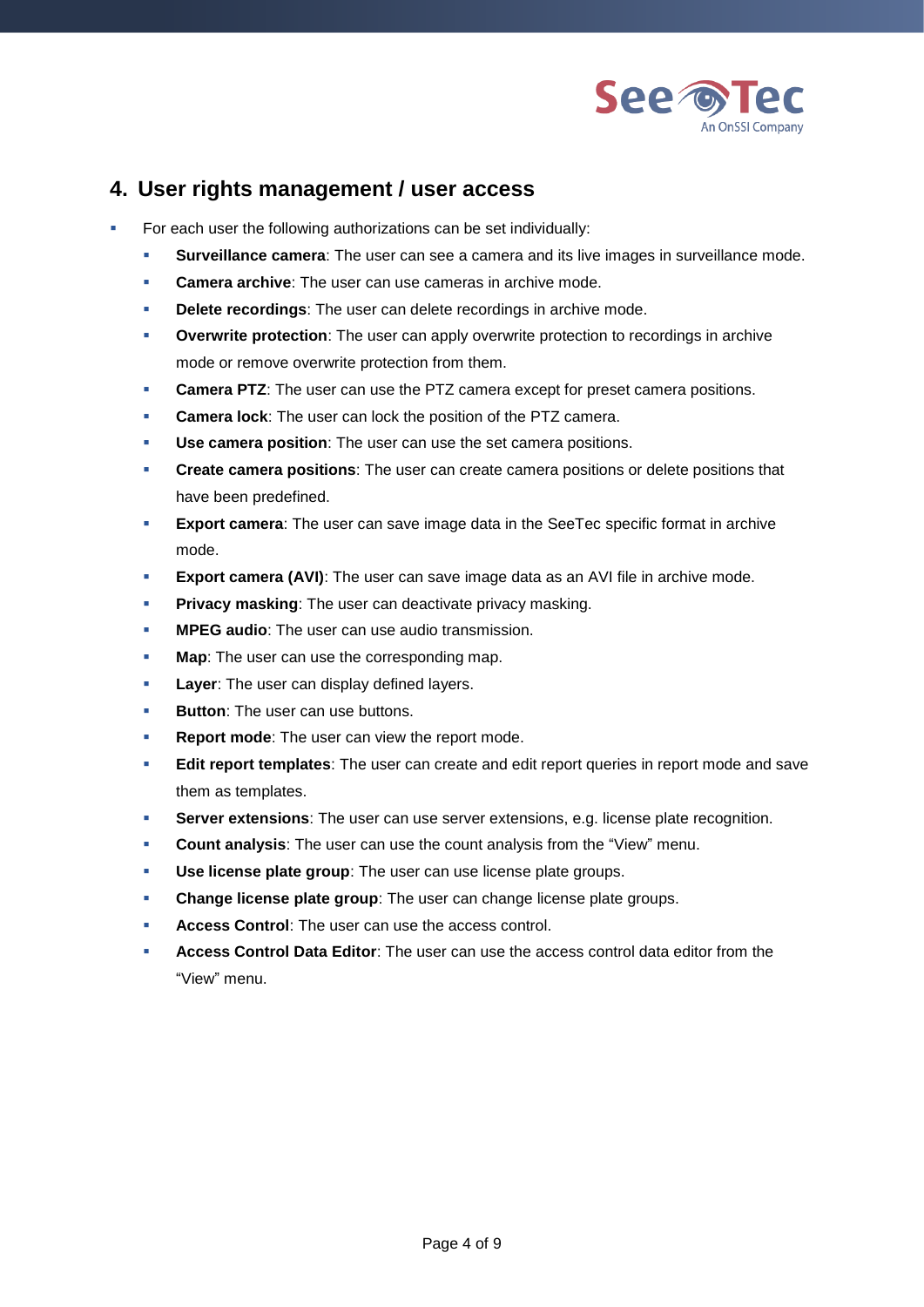

- Optional: for every user a 2nd password can be set ("dual control principle").
- **•** Optional: a user can be forced to change his/her password on a regular basis.
- Secure password: If the option "User must use a secure password" is activated, the password must consist of at least eight characters and contain at least one digit, one upper-case letter and one lower-case letter.
- **•** There is a time-limited login lock after three unsuccessful login attempts (brute-force attack protection).
- **•** Tiered user and group rights management.
- **·** Tiered rights management for branch administrators.
- **·** There is no backdoor in the SeeTec systems to restore a lost administrator password.
- Time-based access to live and archive images possible (e.g. access only outside of working hours).
- Microsoft Active Directory support.

#### <span id="page-4-0"></span>**5. Report mode / logging**

In report mode, the following logged event types can be displayed, including date and time:

- **■** User login.
- Mode change (surveillance-, archive, report- and configuration-mode).
- Access of archived images including camera name and date/time.
- **Export of archived images including camera name and date/time.**
- Camera usage.
- **Guard tours.**
- Actions (triggered by buttons).
- Start of alarm scenarios including user actions if required.
- Configuration changes of camera parameters.
- SeeTec Services information.
- **·** Information about storing audio- and video-data.

All events are stored in the SeeTec management database and deleted according to the settings made by the contractor or operator of the system. Accessing the events requires a specific user right.

#### <span id="page-4-1"></span>**6. Reference image comparison**

A reference image comparison can be conducted manually or automatically. The live camera image is compared to a predefined reference image of the same camera view to ensure that the camera was view has not been changed.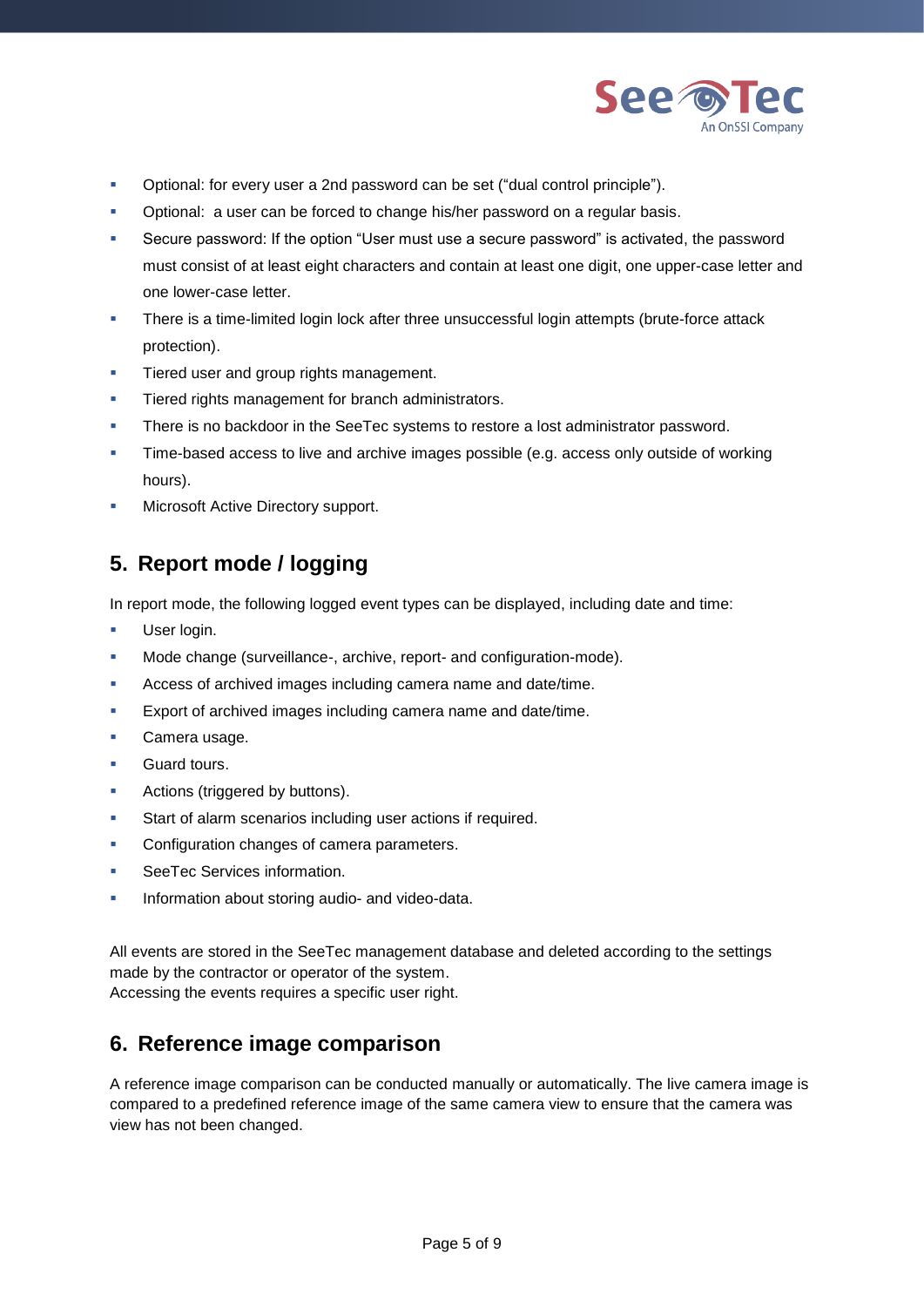

# <span id="page-5-0"></span>**7. UVV Kassen and Fiducia certification**

Usage of the SeeTec Cayuga software for video surveillance in finance institutions and for ATMs has been certified according to standards put forward by the UVV Kassen and Fiducia (two German institutions that have established standards and best practice recommendations for the financial sector).

# <span id="page-5-1"></span>**8. GDPR: Processing and transfer of personal data**

Generally, audio- and video-data can be processed. However, by default, audio recording is disabled. Whether the processed data are personal data according to the General Data Protection Regulation (GDPR) mainly depends on the identifiability of the recorded person.

Audio- and video-data can be transmitted to 3<sup>rd</sup> party applications using several SeeTec interfaces (SDK, SGS; SAI).

Parts of the SeeTec Software can be included in 3<sup>rd</sup> party systems do display video- and audio-data.

#### <span id="page-5-2"></span>**9. GDPR: storing personal data / logging**

- Audio- and video-data are stored/deleted according to the settings made by the contractor or operator of the system.
- User data (SeeTec username and date/time of the login) are stored in the client log file (client.log; Location: C:\Users\[Windows User]\AppData\Local\SeeTec\log) and in the log file of the core service  $(\text{core.log}; \text{Location}: C:\\$  Program Files\SeeTec\log).
- **Log files will be stored/overwritten according to the settings made by the contractor or operator of** the system.
- **■** User interactions (see chapter 5 [Report mode / logging\)](#page-4-0) are stored in the SeeTec management database and deleted after a pre-defined time range. Accessing this data requires a specific user right.
- User data (SeeTec username and password) can be saved in the client login dialogue. The user data will be stored encrypted in the file client.conf.xml (Location: C:\Users\[Windows User]\AppData\Local\SeeTec\).
- **For sending system or alarm notification emails the respective personal email-addresses will be** entered and saved by a SeeTec administrator in Configuration mode-> System -> Email Manager.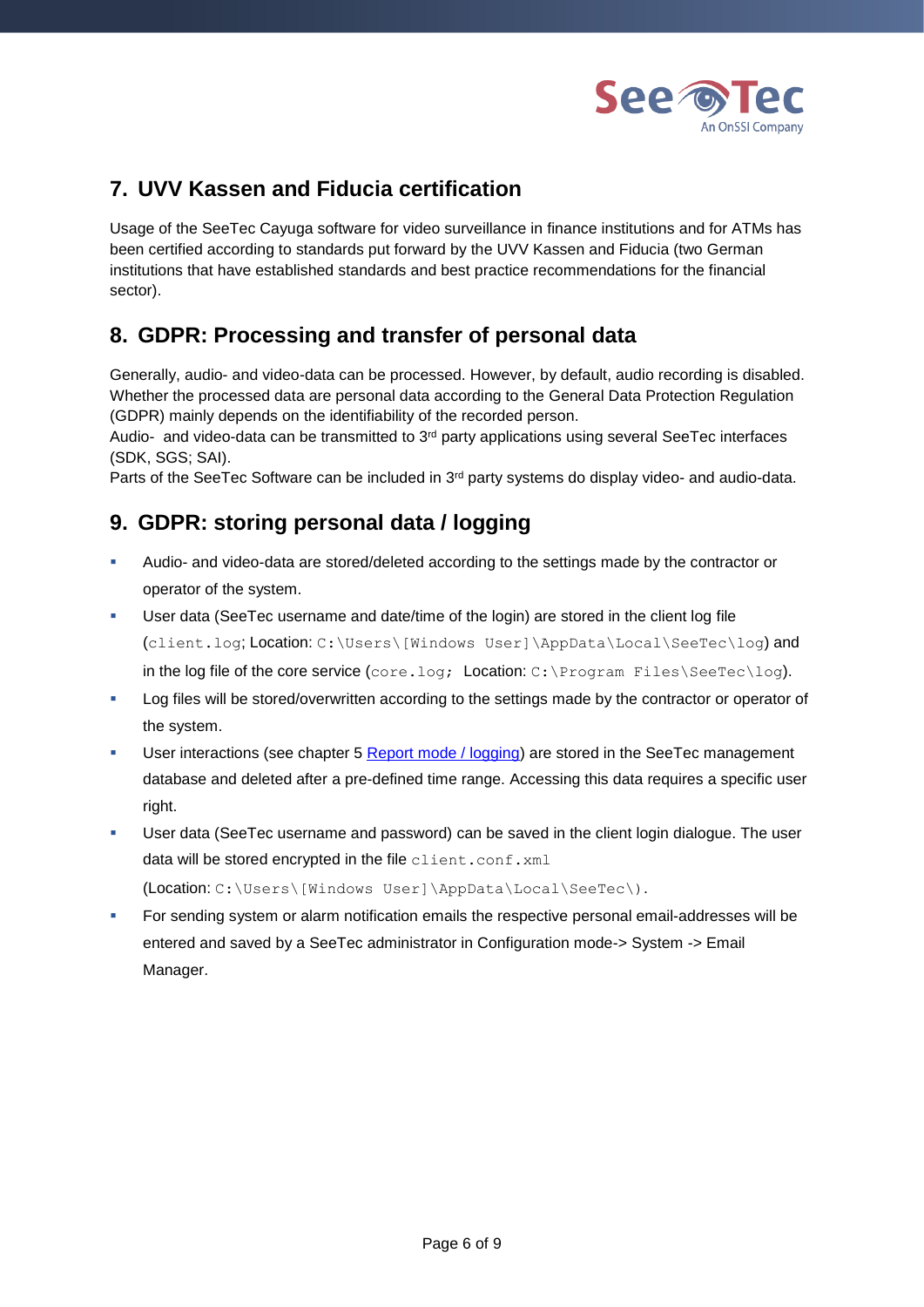

#### <span id="page-6-0"></span>**10. SeeTec Software Development Kit (SDK)**

Applications which have incorporated the SeeTec SDK act like a SeeTec Cayuga client regarding data protection and data integrity (see chapter 1 [Encrypted communication between SeeTec Cayuga](#page-2-0)  [Server and SeeTec Cayuga Client\)](#page-2-0).

The same data are requested and stored. For the login a valid user account is needed. For the utilization and handling of personal data outside the SDK, please refer to the manufacturer of the 3rd party application.

#### <span id="page-6-1"></span>**11. SeeTec Gateway Service (SGS), SeeTec Transcoding Service (STS)**

Applications using the SGS act like a SeeTec Cayuga client regarding data protection and data integrity (see chapter 1 [Encrypted communication between SeeTec Cayuga Server and SeeTec](#page-2-0)  [Cayuga Client\)](#page-2-0).

The same data are requested and stored. For the login a valid user account is needed. For the utilization and handling of personal data outside the SGS, please refer to the manufacturer of the 3rd party application.

Data transmission between the application and the SGS is encrypted using HTTPS. Transcoded video streams by the STS will be delivered over RTSP and are not encrypted. Audio data cannot be delivered via the SGS.

#### <span id="page-6-2"></span>**12. SeeTec WebClient, SeeTec MobileClient**

SeeTec WebClients and MobileClients are using the Gateway Service and the Transcoding Service (See previous chapter [SeeTec Gateway Service \(SGS\), SeeTec Transcoding Service \(STS\)](#page-6-1) ).

# <span id="page-6-3"></span>**13. SeeTec Access Control Interface (SACI)**

Configuration and access data will be requested from the respective manufacturer plugin and stored in SeeTec Cayuga. This data will also be requested and displayed by the SeeTec Client. Whether this data is personal data depends on the respective manufacturer plugin but is highly likely in the case of an access control.

The encryption between the SACI and the external system depends on the external interface.

#### <span id="page-6-4"></span>**14. SeeTec Analytics Interface (SAI)**

Video data can be sent to the respective manufacturer plugin. Configuration and access data will be requested from the respective manufacturer plugin and stored in SeeTec Cayuga. This data will also be requested and displayed by the SeeTec Cayuga Client.

Whether this data is personal data depends on the respective manufacturer plugin but is unlikely in the case of an analytics software.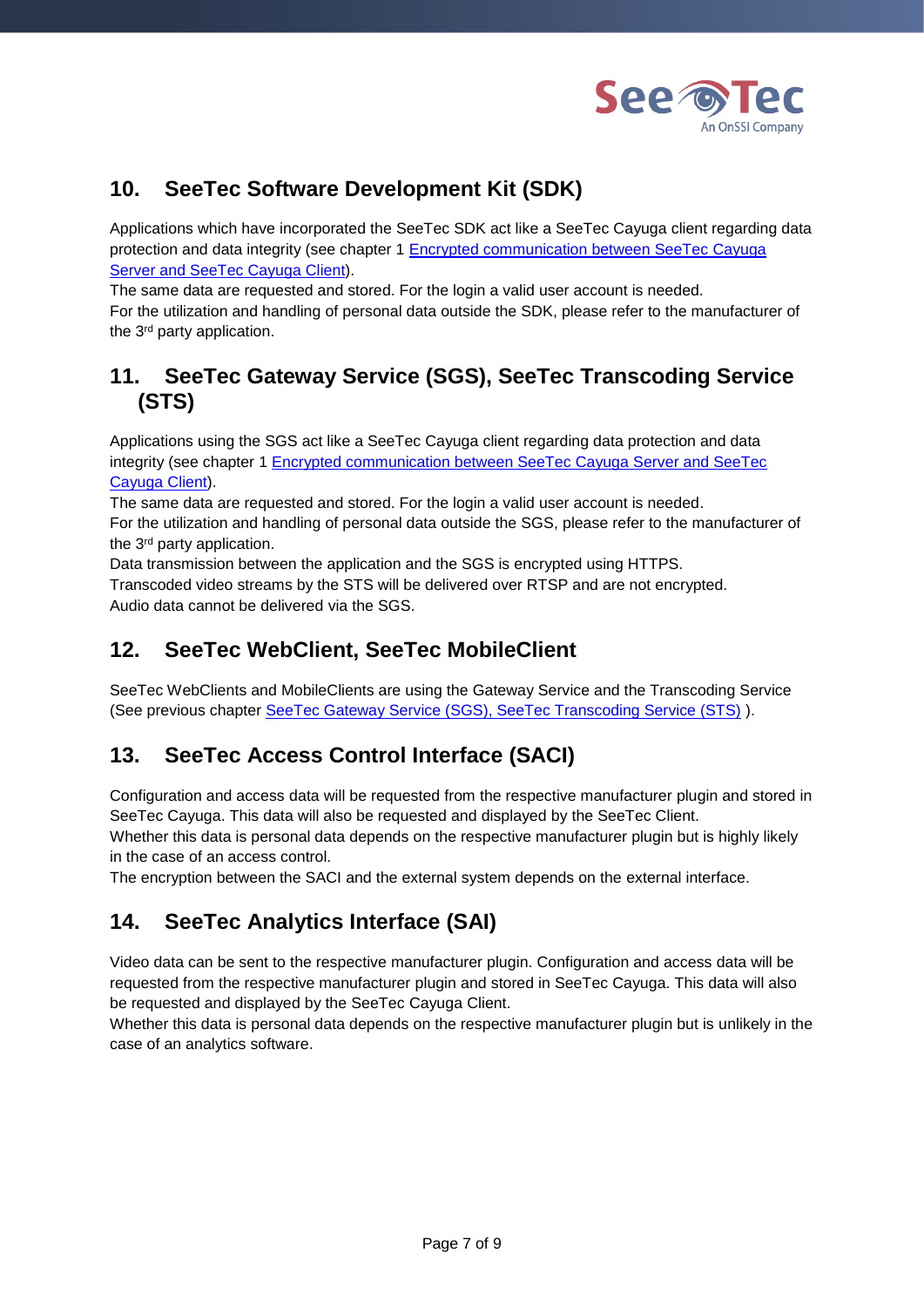

## <span id="page-7-0"></span>**15. SeeTec Video Analysis (VA)**

The VA module analyzes whether the video data includes people, vehicles, or objects that move in a certain direction or within a defined range. The analysis results (meta data) are stored together with the image data.

The transmission of the video data to the analytics module as well as the transmission of the meta data to the SeeTec Cayuga Server is encrypted using TLS 1.2.

For the configuration of the VA module (creating rules), video data will be sent to the SeeTec Analytics Server 3D Configuration Tool. This connection is also encrypted using TLS 1.2.

#### <span id="page-7-1"></span>**16. SeeTec license plate recognition (LPR)**

Video data which includes license plates will be analyzed in the LPR mode.

The results will be stored in SeeTec Cayuga. The results will also be requested and displayed by the SeeTec Cayuga Client.

It is possible to add user-defined master data to a license plate. The master data then may include personal data like owner of the vehicle and/or driver.

This data can also be requested via the SGS interface.

#### <span id="page-7-2"></span>**17. Siemens SiPass Integration**

Configuration and access data will be requested from the respective manufacturer plugin and stored in SeeTec Cayuga. This data will also be requested and displayed by the SeeTec Cayuga Client. Whether this data is personal data depends on the SiPass installation but is highly likely in the case of an access control software.

It is possible to add user-defined master data (which may include personal data) to an access control card.